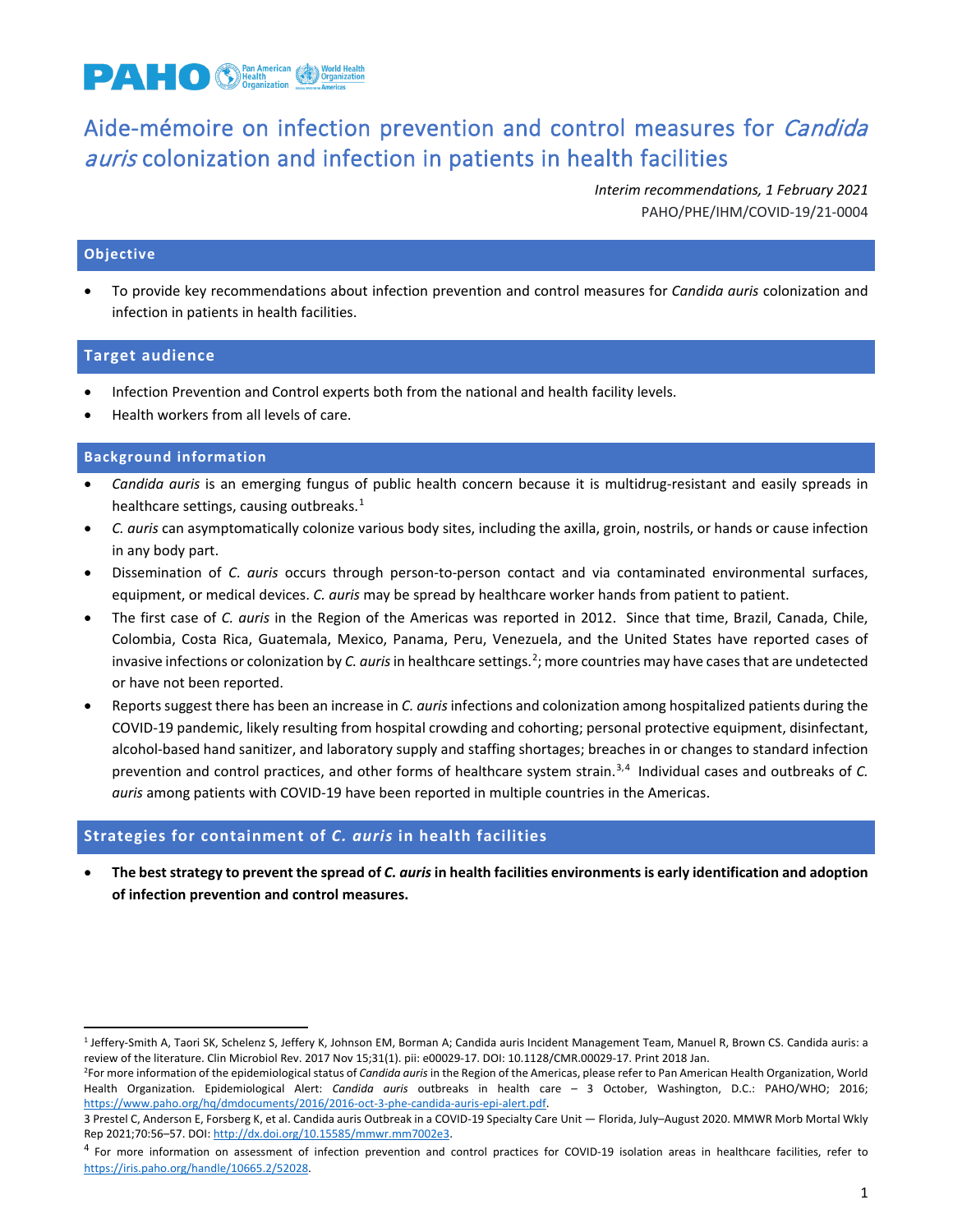# **DAL CO C** *Health*

Early identification

• Investigate patients newly infected or colonized with *C. auris* to identify source of transmission and screen healthcare contacts to identify colonized individuals.

Adoption of infection prevention and control measures

- Patients colonized or infected with *C. auris* should be managed through strict adherence to standard and contact precautions. Infected or colonized patients should ideally be placed in a single room. If this is not possible, consider cohorting patients.
- The most important IPC measures to prevent the spread of *C. auris* are:

(i) hand hygiene. [5](#page-1-0)

(ii) use of personal protective equipment (PPE): Gloves and gown should be used while caring for patients colonized or infected with *C. auris.*

(iii) environmental cleaning and disinfection of medical devices and equipment.

(iv) good communication between laboratory and IPC team so that cases are quickly reported to the IPC team and they can take action to decrease the spread of the pathogen, ideally set up automatic alerts from the laboratory to the IPC team whenever a new case of *C. auris* is identified.

(v) good communication between IPC team and healthcare facility administration, as it can take significant resources and time to control the spread of *C. auris* in healthcare facilities, including resources for laboratory testing, increased environmental cleaning, improved use of PPE, and potentially keeping rooms or units closed to new admissions until the outbreak is under control. It is also important to establish good communication between facilities before and during transfer of patients with *C. auris* infection or colonization.

(vi) Set up *C. auris* task force or working group when it is first identified in a facility or for each outbreak. The task force should include personnel from administration, nursing, environmental cleaning, medical care, and laboratory as each of those pillars will be critical in the control of the pathogen.

<span id="page-1-0"></span><sup>&</sup>lt;sup>5</sup> For more information on hand hygiene, please refer t[o https://www.who.int/gpsc/5may/tools/9789241597906/en/.](https://www.who.int/gpsc/5may/tools/9789241597906/en/) Access date 31 January 2021.